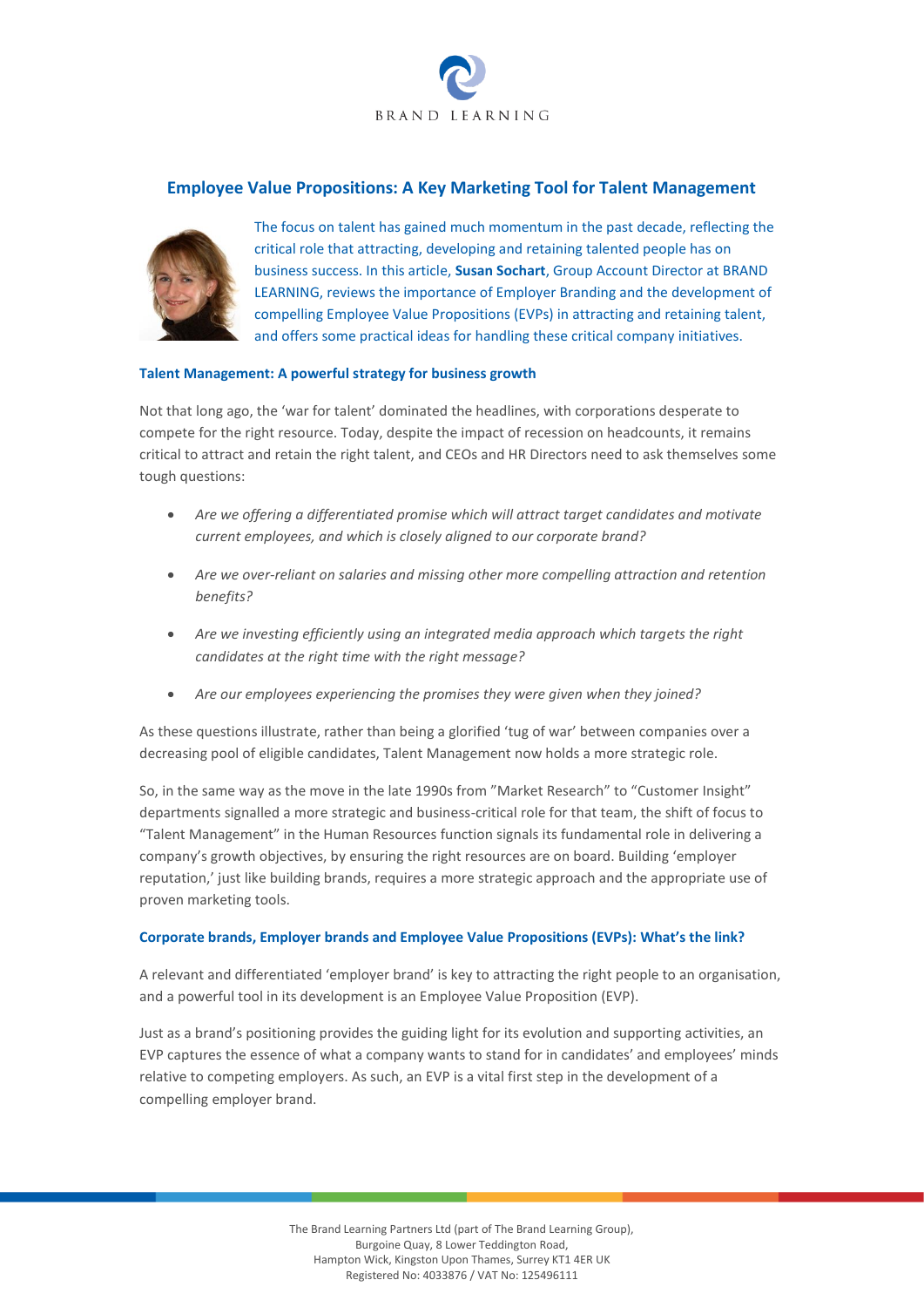

It is critical to understand how an EVP works in the context of the overall 'corporate brand' and how it is brought to life throughout the organisation's activities. The diagram below illustrates the interrelationship between the corporate brand positioning and the range of promises it spawns e.g.

Customer Value Propositions (CVPs). A corporate brand positioning sets the agenda for the promises to specific target audiences – customers, employees, shareholders and the wider CSR community – but to deliver against those promises, employees need to be actively engaged to deliver a coherent brand experience at all 'touch points'.

The EVP, which defines the employee experience of the corporate brand, must therefore link to and build off key corporate brand elements, such as the corporate brand idea and values or beliefs, and engage all employees in its delivery.



## **EVP: The sum of the parts**

At Brand Learning, we define an EVP as: "The unique set of attributes and benefits that will motivate target candidates to join a company and current employees to stay".

So what should an EVP contain? Not surprisingly, it should comprise similar elements to a brand positioning – namely, a clear strategic **positioning** (how we define our market, who's our target candidate/s, who's our competitive set); an underpinning **insight**, based on a deep understanding of target candidate and employee needs and motivations; a compelling and differentiating **promise**, supported by key, tangible facts; and an integrated **expression** of the EVP across all external and internal 'touchpoints'.

In short, an EVP should provide a succinct and clear distillation of what sets you apart as an employer, brought to life in a way which your target candidates or employees will find irresistible. Think Virgin, Google, Procter & Gamble, Accenture...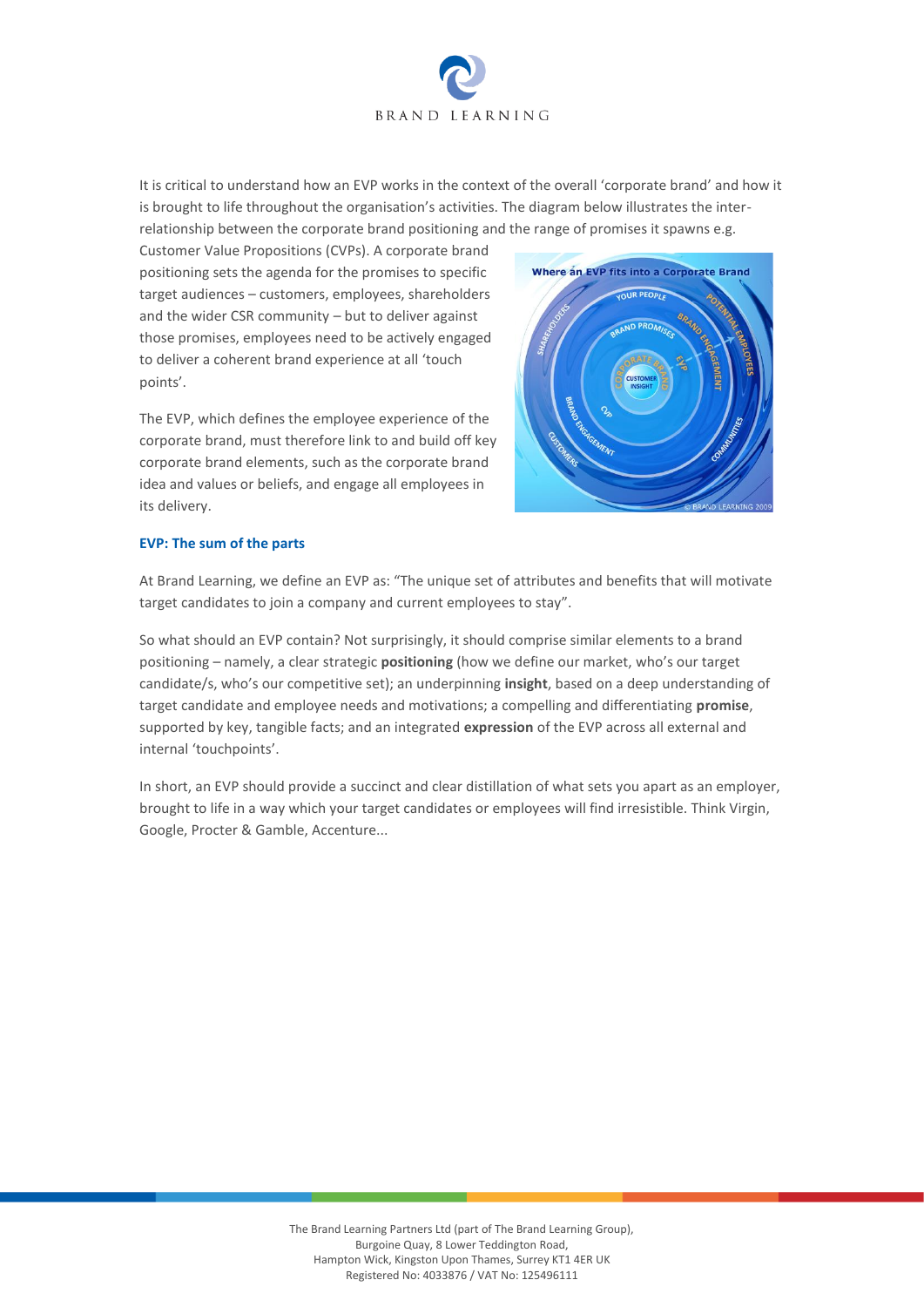

### **Key challenges and Practical responses:**

At face value, the process of developing a compelling EVP sounds straightforward. But, based on our practical experience with our multinational clients, we've identified a number of challenges detailed below, as well as some practical responses:

1. Effective EVP development demands Marketing excellence: Expertise is required in segmentation, insight, brand positioning and brand activation – yet EVPs are often driven and owned by the HR team who may not have all the above capabilities needed

2. Stakeholder engagement is critical: Lack of stakeholder engagement will seriously undermine the ability of the EVP to gain commitment and traction within the business and hence its ultimate effectiveness

3. Bespoke research is needed: Companies tend to fall back on existing research, but rarely has it been designed to uncover springboards for genuine EVP insights and propositions

4. Avoid internal focus: EVPs can be overly introspective and tactical, undermining their differentiation and ultimate impact

5. Employees are a discerning audience: EVPs offer a promise that needs to be delivered: employees are no less discerning than customers of a company's brands

6. There is a key difference between the EVP and the communication itself: An EVP is not an end in itself, it needs to be brought to life internally and externally through many touchpoints

#### **Challenges Practical Responses**

1. Combine a team of HR and Marketing: Both sets of functional skills should be brought to bear – HR teams can align and engage internal teams and stakeholders, Marketers bring skills in insight generation and proposition development. For both teams this is an excellent opportunity to build new skills

2. Define programme of stakeholder engagement upfront: Our work with our clients always involves engaging key stakeholders in scoping, EVP development and implementation. The approach can include depth interviews, facilitated workshops and diverse engagement materials

3. Generate rich, focused insight and involve wider

team: We have seen how it has opened eyes amongst the team, highlighting new ideas and dispelling corporate myths. Innovative research approaches can add real value e.g. discussion boards, which engage the wider team in the process

4. Combine analytical and creative thinking in an iterative process of generation: Just as a brand needs an objective view and a future perspective, so too do EVPs. Generative sessions should be creative, challenging and stimulating – brains should hurt and, at the end, eyes should shine

5. Identify the shifts and action plans required: The gap between current reality and aspiration must be closed. Defining the perception shifts required and the action plans to close the gap is a key step prior to any communication

6. Bring the EVP to life through internal engagement and external implementation: All employees have a role in communicating the EVP, so engaging and enabling them to be employer 'ambassadors' is time well spent. Externally, the approach requires the defining of objectives, targets and channels and the creation of an implementation plan which brings cutthrough in a saturated market

The Brand Learning Partners Ltd (part of The Brand Learning Group), Burgoine Quay, 8 Lower Teddington Road, Hampton Wick, Kingston Upon Thames, Surrey KT1 4ER UK Registered No: 4033876 / VAT No: 125496111